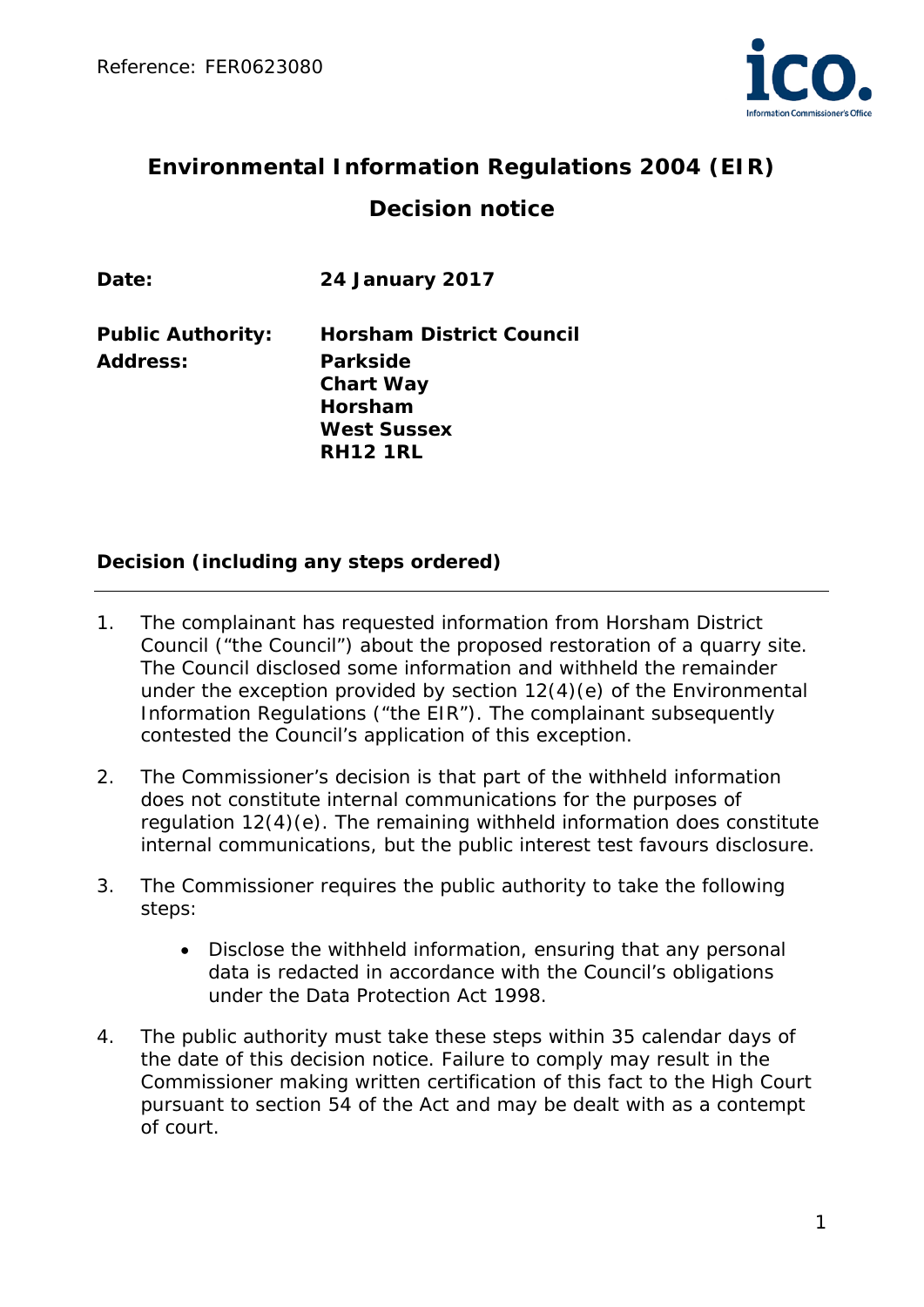

### **Request and response**

5. On 25 November 2015 the complainant requested:

*...copies of all correspondence and details of all meetings and discussions between yourselves and any other third parties since 2012 about the CEMEX Sandworks site at Water Lane, Storrington.*

*This should include any discussions and correspondence regarding any of their other sites where there are any implications for the Water Lane site.*

- 6. On 26 November 2015 the Council requested clarification about which aspect of the quarry site the request sought information for.
- 7. On 7 January 2016 the complainant provided clarification:

*I can confirm that I am interested in seeing all documents relating to the proposed country park on CEMEX owned land and all future plans*  for sand extraction, land filling and the future uses or development of *the main site accessed off Water Lane.*

- 8. On 10 February 2016 the Council responded that no information was held, and referred the complainant to West Sussex County Council.
- 9. On 12 February 2016 the complainant disputed that information must be held.
- 10. On 1 March 2016 the Council responded and disclosed information that it had since identified.
- 11. On 4 March 2016 the complainant requested an internal review and provided further clarification about the information that was sought:

*It is clear from the report you sent that the country park has been the subject of detailed consideration. I would be grateful if you could clarify by whom and when? Could you also please advise who prepared the report, what department they are in and for who the report was prepared.*

12. On 23 March 2016 the Council provided the outcome of its internal review. It advised that no further held information had been identified.

### **Scope of the case**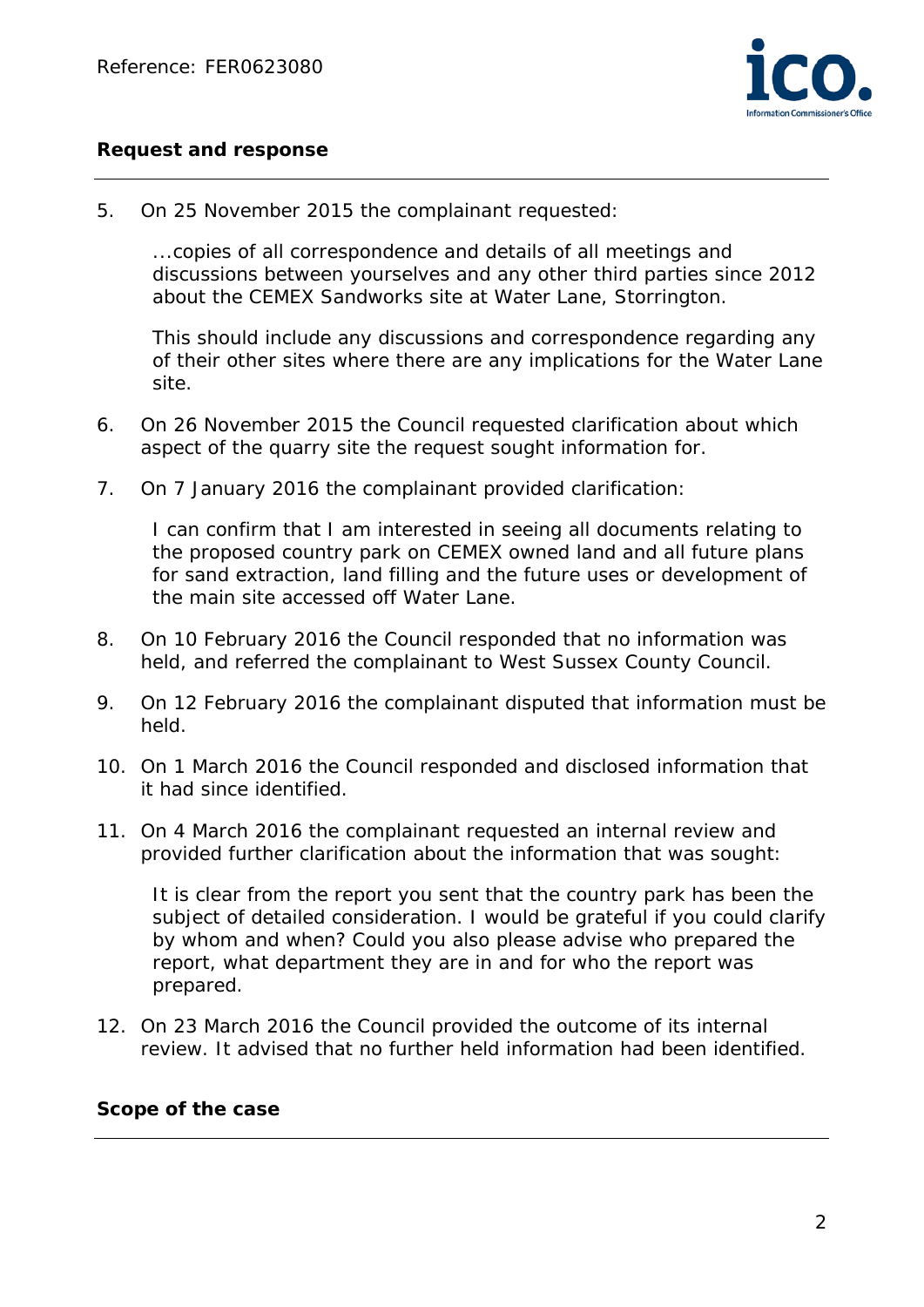

- 13. The complainant initially contacted the Commissioner on 31 March 2016 to complain about the Council's response, and specifically that further recorded information was held.
- 14. The Information Commissioner's Office ("the ICO") wrote to the Council on 29 July 2016 to request submissions on the searches for information that it had undertaken in response to the request. The Council subsequently confirmed that some additional information had since been forwarded to the requestor, and that other held information had been identified but which was withheld under regulation 12(4)(e).
- 15. The ICO wrote further to the Council on 14 November 2016 to request submissions on the application of regulation 12(4)(e). The Council subsequently provided copies of the withheld information and its arguments for the applied exception.

## **Reasons for decision**

 $\overline{a}$ 

### **Is the information environmental?**

16. Information is "environmental" if it meets the definition set out in regulation 2 of the EIR. Environmental information must be considered for disclosure under the terms of the EIR. Under regulation 2(1)(c), any measures that will affect, or be likely to affect, the elements referred to in 2(1)(a), will be environmental information. The withheld information relates to the development of land. The Commissioner therefore considers that the request should be dealt with under the terms of the EIR.

### **Regulation 12(4)(e) – Internal communications**

- 17. Regulation 12(4)(e) of the EIR states that a public authority may refuse to disclose information to the extent that the request involves the disclosure of internal communications.
- [1](#page-2-0)8. The Commissioner's public quidance on this exception<sup>1</sup> defines a communication as encompassing any information which someone intends to communicate to others, or even places on file (including saving it on an electronic filing system) where others may consult it.

<span id="page-2-0"></span><sup>&</sup>lt;sup>1</sup> https://ico.org.uk/for-organisations/guide-to-the-environmental-informationregulations/refusing-a-request/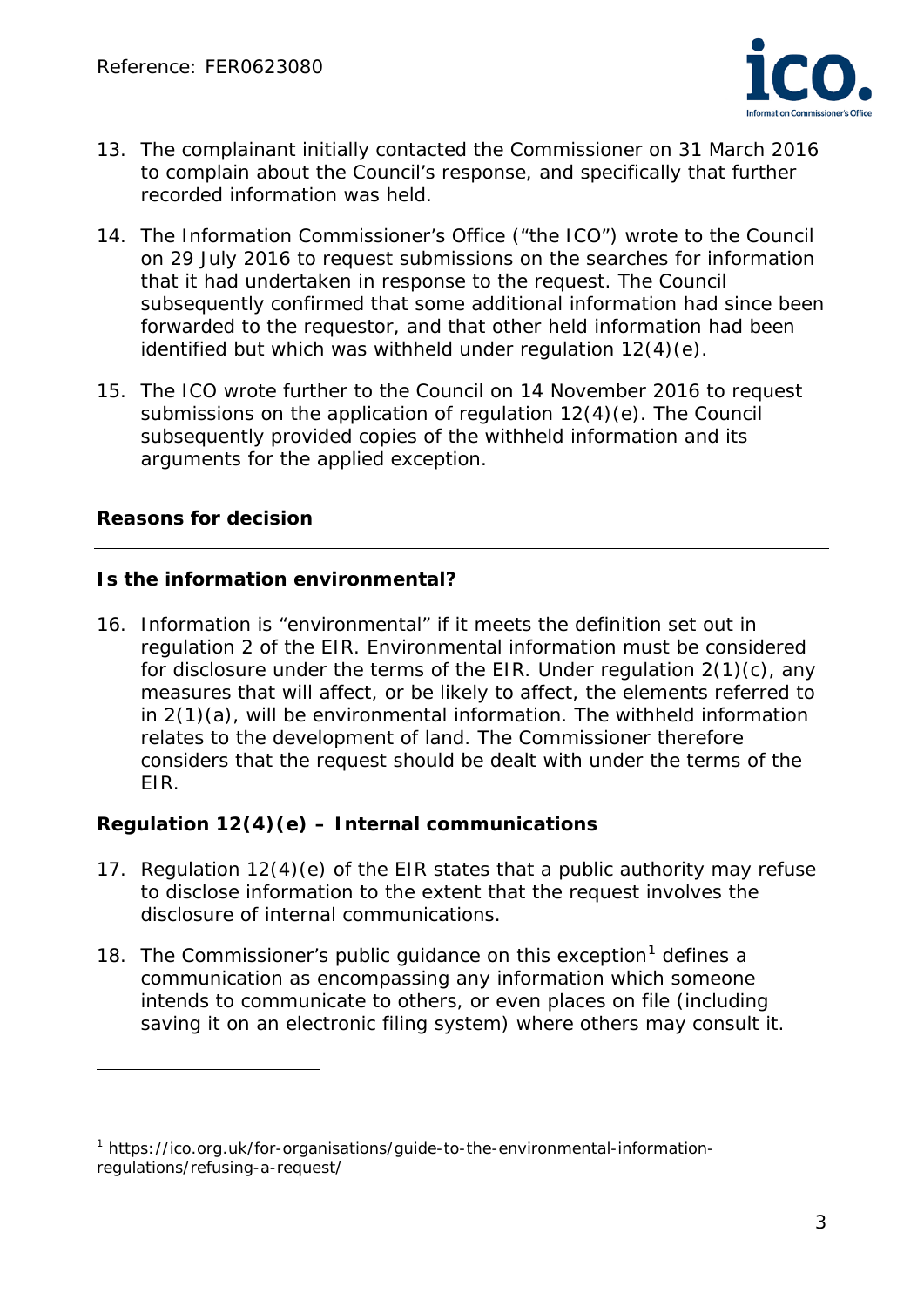

- 19. The EIR does not provide a definition of what is meant by 'internal'. However, the Commissioner's guidance provides clarification on the scenarios where communications can be defined as such. Such a scenario is where the communications have taken place solely within a public authority.
- 20. Regulation 12(4)(e) is a class based exception. This means that there is no requirement to consider the sensitivity of the information is order to engage the exception. However, the exception is subject to a public interest under regulation 12(1)(b), and the exception can only be maintained should the public interest test support this.

#### Does the information represent internal communications?

- 21. Having examined the withheld information, the Commissioner has identified that part of the information appears to represent communications between the Council and another public authority, as well as with other third parties of unknown status. As specified in the Commissioner's guidance (pages 7-8), such communications are not defined as 'internal'. Consequently, the exception cannot be applied to this information.
- 22. In respect of the remaining withheld information, the Commissioner has identified that it consists of emails and attachments which have passed between Council officers. On this basis, the information can be properly characterised as internal communications for the purposes of this exception.

#### Public interest test

- 23. Where regulation 12(4)(e) is engaged, it is subject to a public interest test required by regulation 12(1)(b). The test is whether in all the circumstances of the case, the public interest in maintaining the exception outweighs the public interest in disclosing the information.
- 24. When carrying out the test the Commissioner must take into account a presumption towards the disclosure of the information, as required by regulation 12(2).
- 25. The Council has provided the Commissioner with its public interest test reasoning, which is paraphrased below.

*The public interest in disclosing the withheld information*

26. The disclosure of the information may support the general aim of openness and transparency, and enable the public to greater understand Council processes.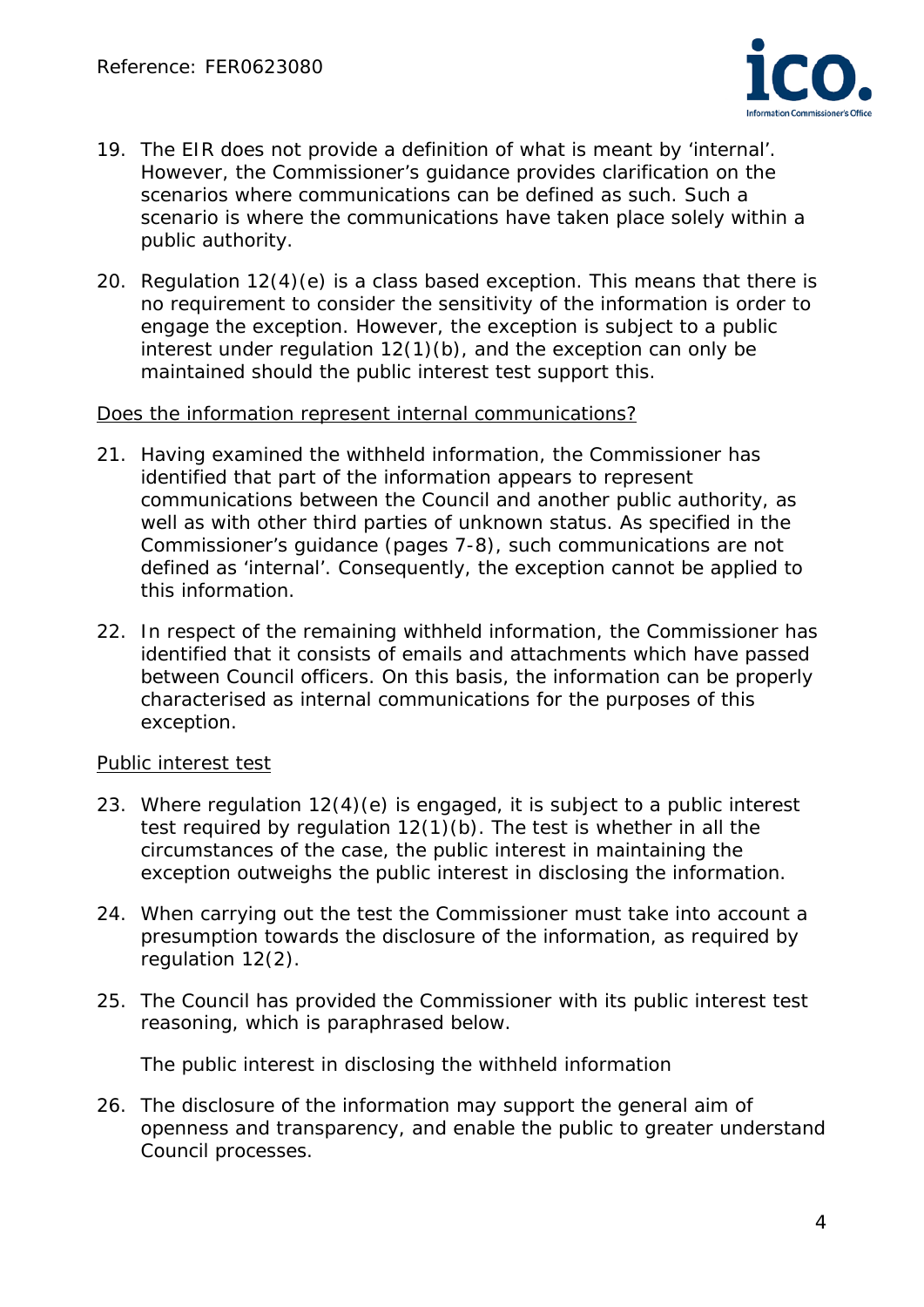

*The public interest in maintaining the exception*

27. The Council must maintain a private space in order to undertake work on drafts before formulating completed work. Without this, individuals may seek to oversee and potentially adversely influence these internal processes.

*The Commissioner's conclusion*

28. In requesting the Council's submissions, the ICO informed the Council thus:

*Please ensure that your submissions focus on the content of the information that has actually been withheld rather than simply being generic public interest arguments.*

The ICO also referred the Council to the Commissioner's guidance on the application of regulation 12(4)(e). This guidance explains that:

*There is no automatic or inherent public interest in withholding an internal communication. Arguments should relate to the particular circumstances of the case and the content and sensitivity of the specific information in question.* (Page 2)

- 29. In reviewing the Council's submissions, the Commissioner considers that it has only provided generic arguments, and has seemingly failed to provide public interest reasoning that is based on the content of the withheld information, or the context to which it relates. Consequently, the Council has failed to explain whether the substantive matter remains live, how sensitive the information is to the substantive matter, or whether the disclosure of the information may have a 'chilling effect' on similar matters in the future.
- 30. Whilst the Commissioner has referred to the content of the withheld information, it is not appropriate that the Commissioner attempt to formulate specific public interest arguments on behalf of the Council.
- 31. In the absence of any compelling and specific arguments provided by the Council, and based on the presumption in disclosure required by regulation 12(2), the Commissioner must find that the public interest test favours disclosure.

# **Other matters**

32. In the circumstances of this case the Council has seemingly failed to undertake full searches for relevant information following receipt of the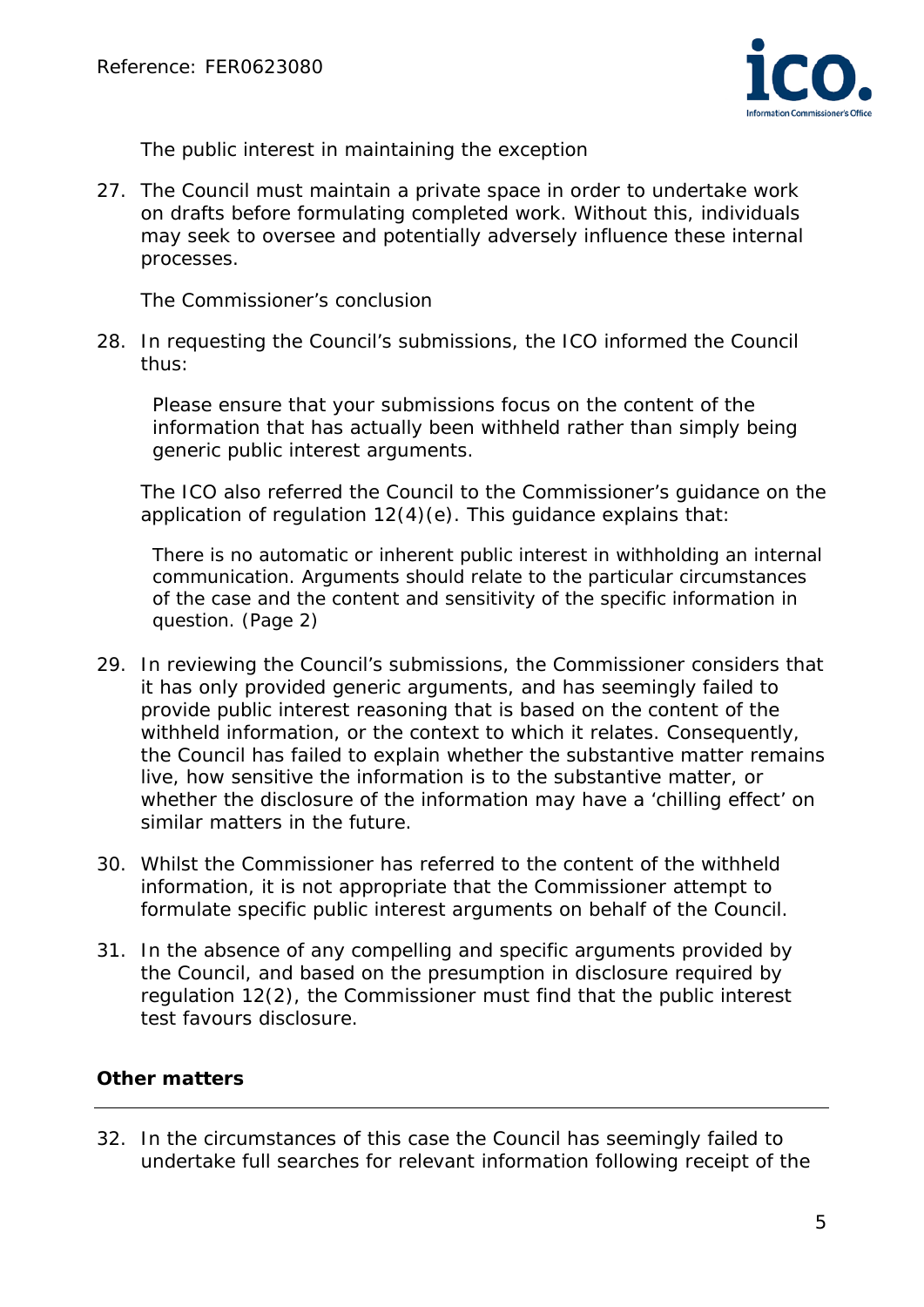

request. This has consequently extended the duration of the ICO's investigation.

33. The Commissioner would therefore refer to the Council to its obligations under the EIR, and in particular the importance of complying with regulation 5 (*Duty to make available environmental information on request*) and regulation 14 (*Refusal to disclose information*).